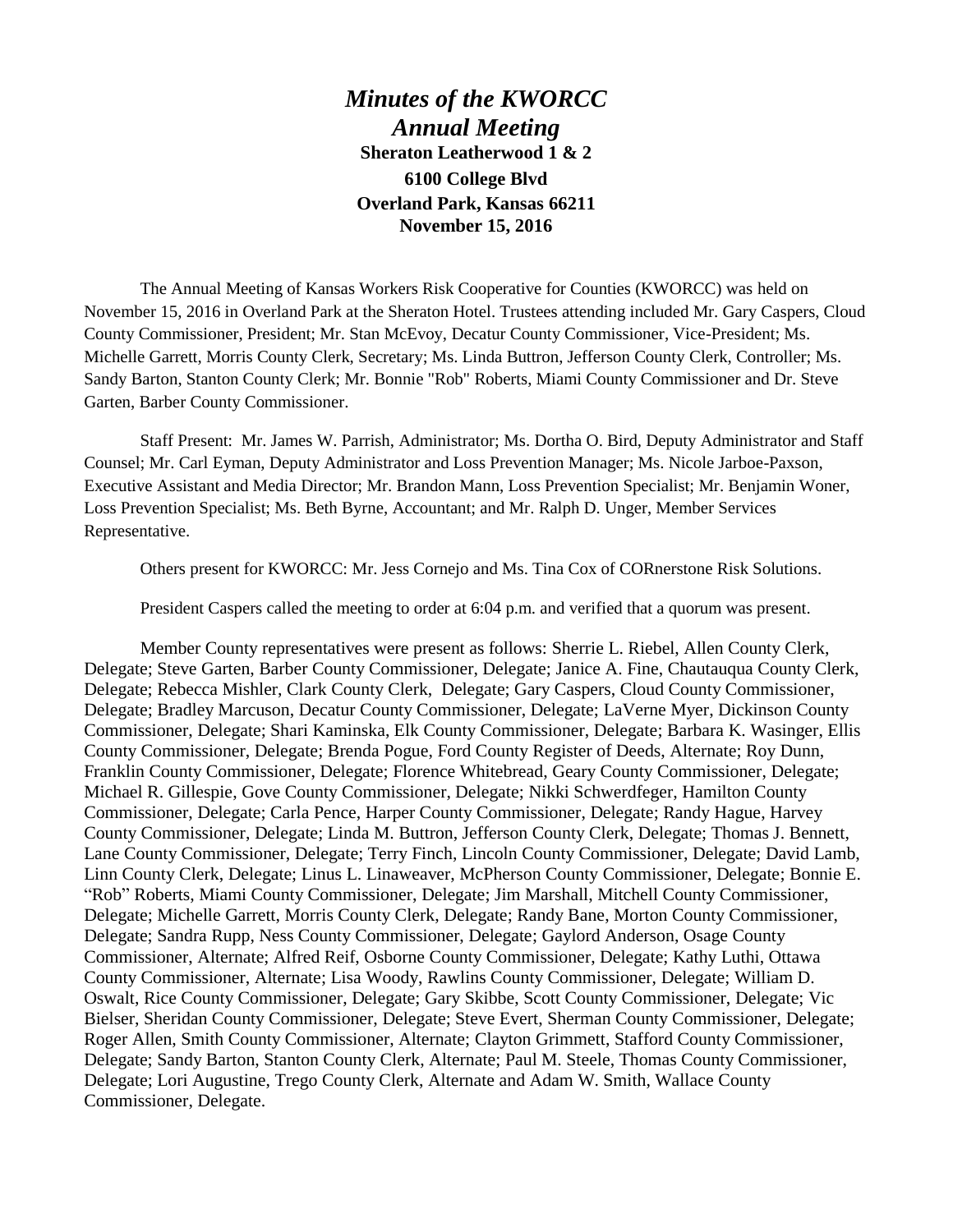President Caspers then addressed Agenda Item No. 2, "Approval of the Agenda." Florence Whitebread, Geary County Commissioner, moved to approve the agenda as presented. Shari Kaminska, Elk County Commissioner, seconded the motion which CARRIED unanimously.

President Caspers addressed Agenda Item No. 3, "Consideration of the Minutes of the Meeting of November 4, 2015." Barbara K. Wasinger, Ellis County Commissioner, moved to approve the minutes as presented. Randy Hague, Harvey County Commissioner, seconded the motion which CARRIED unanimously.

President Caspers next addressed Agenda Item No. 4, "Election of KWORCC Trustees." He announced that there were three positions open, with nominations received for the following: Michelle Garrett, Morris County Clerk, incumbent and Lynne Oharah, Bourbon County Commissioner, for the At Large position; Linda Buttron, Jefferson County Clerk, incumbent for the Northeast District; Sandy Barton, Stanton County Clerk, incumbent, for the Southwest District. President Caspers then asked for nominations from the floor. Once nominations were closed President Caspers asked the Members to vote for one candidate in each section and asked Florence Whitebread, Geary County Commissioner, Sherrie L. Riebel, Allen County Clerk and Nikki Schwerdfeger, Hamilton County Commissioner to collect and count the ballots.

President Caspers addressed the membership, pursuant to Agenda Item No. 5, "Status Report." He emphasized appreciation to the delegates and alternates for participating and continuing support of their government risk pool.

President Caspers then introduced the members of the KWORCC Board of Trustees, the KWORCC staff and the representatives from CORnerstone Risk Solutions. He discussed the current status of KWORCC membership, noting that the pool has 85 members including 74 county members, two hospitals, four rural water districts, an airport authority and four county instrumentalities.

President Caspers explained that the KWORCC Board consists of county elected officials who serve as trustees. The board meets each month and has three primary committees consisting of the Investment Committee, the Personnel Committee and the Audit Committee that meet periodically and make recommendations to the full board.

President Caspers reported that KWORCC has more than \$24 Million in assets and is stronger than ever. He said KWORCC continues to strive to keep premiums down, thus for a sixth year in a row, the Trustees have committed substantial reserve funds to reduce premiums in 2017. He explained that this also rewards members for continued loyalty. President Caspers said another strategy for reducing premiums is that KWORCC highlights continuous promotion of workplace safety.

President Caspers then called upon Ms. Beth Byrne to address Agenda Item No. 6, "Financial Report." Ms. Byrne presented the statement of financial condition and statement of operations as of September 30, 2016. She then asked for and responded to questions.

President Caspers thanked the ballot counters and stated that the trustees elected are Michelle Garrett, Sandy Barton and Linda Buttron.

President Caspers asked that Messrs. Carl Eyman, Brandon Mann and Ben Woner, address Agenda Item No. 7, "Safety Services Report." Mr. Mann reported on the loss prevention staff's visits to counties for training and inspections. In 2016 they performed a total of 398 county visits including inspections and trainings. There were 1,233 courses taken online by the membership and 586 county employees have taken defensive driving. He encouraged the member representatives to contact KWORCC to schedule safety